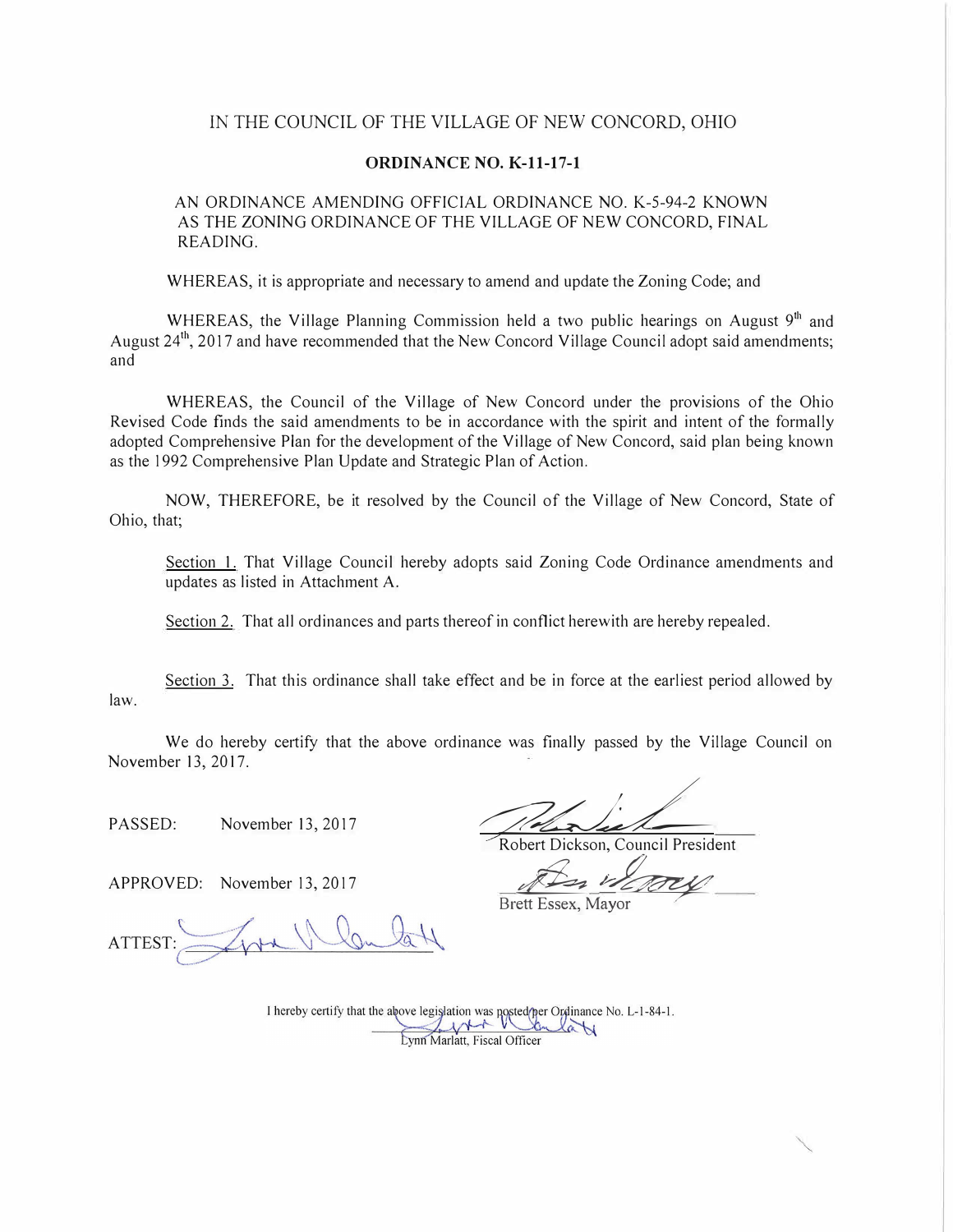**Attachment A**

# **Village of New Concord Zoning Code Amendment**

**Mobile Retail Food Court Establishment**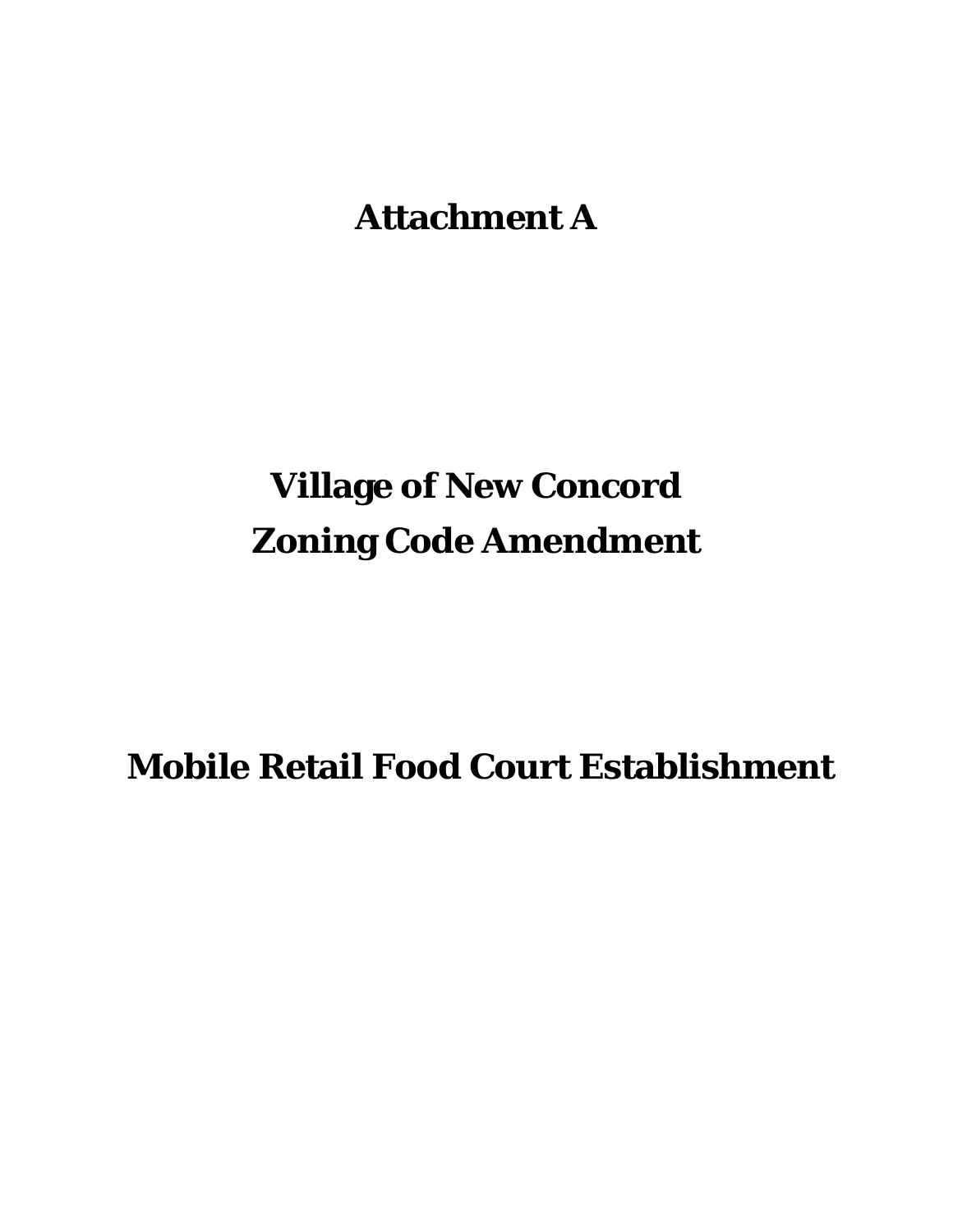# **Village of New Concord**

## **Zoning Code Amendment Proposal**

## **Mobile Retail Food Establishment Court**

## **Definitions: Section 200.01**

**Mobile Retail Food Establishment Court:** retail food establishments, grouped together, that are readily moveable, are motorized wheeled vehicles, or towed wheeled vehicles, designed and equipped to serve food. Shall include both "hot trucks" upon which food is cooked and prepared for vending, and "cold trucks" from which only commissary ‐ prepared, ready ‐ to eat or packaged foods in individual servings are handled. Also referred to as a food truck and/or trailer court.

### **Land Use Table: Section 400.10**

Mobile Retail Food Establishment Court – B2, Conditional Use

### **Section 600.29: Mobile Retail Food Establishments**

Mobile retail food establishment courts are designated as a conditional use within the B2 Zoning District. This district is covered by the Design Review Board overly district which strives to preserve the historic nature of downtown New Concord. All pertinent guidelines for this district, as well as the B2 zoning district, apply.

All potential mobile retail food establishment courts must be contained on an off-street lot and must abide by the following guidelines. No food trucks and/or trailers may be located on a public street.

Duration: Food trucks and/or trailers are semi-permanent and must move at least once within a prescribed number of days per Muskingum County Health Department regulations

Number/density of food trucks and/or trailers allowed per lot: 1 unit for every 4,000 square feet within the lot.

Parking and Surfacing: Refer to Article VII - Off Street Parking and Loading Requirements for Restaurants, Nightclubs, Cafes or Similar Establishments.

Site Amenities:

- permanent restroom facilities
- designated eating areas
- landscaping throughout lot and screening at perimeter of lot on all sides

Trash: A dumpster must be provided on-site as well as trash receptacles for designated eating areas. Each required dumpster will be screening from view. Refer to Article VII,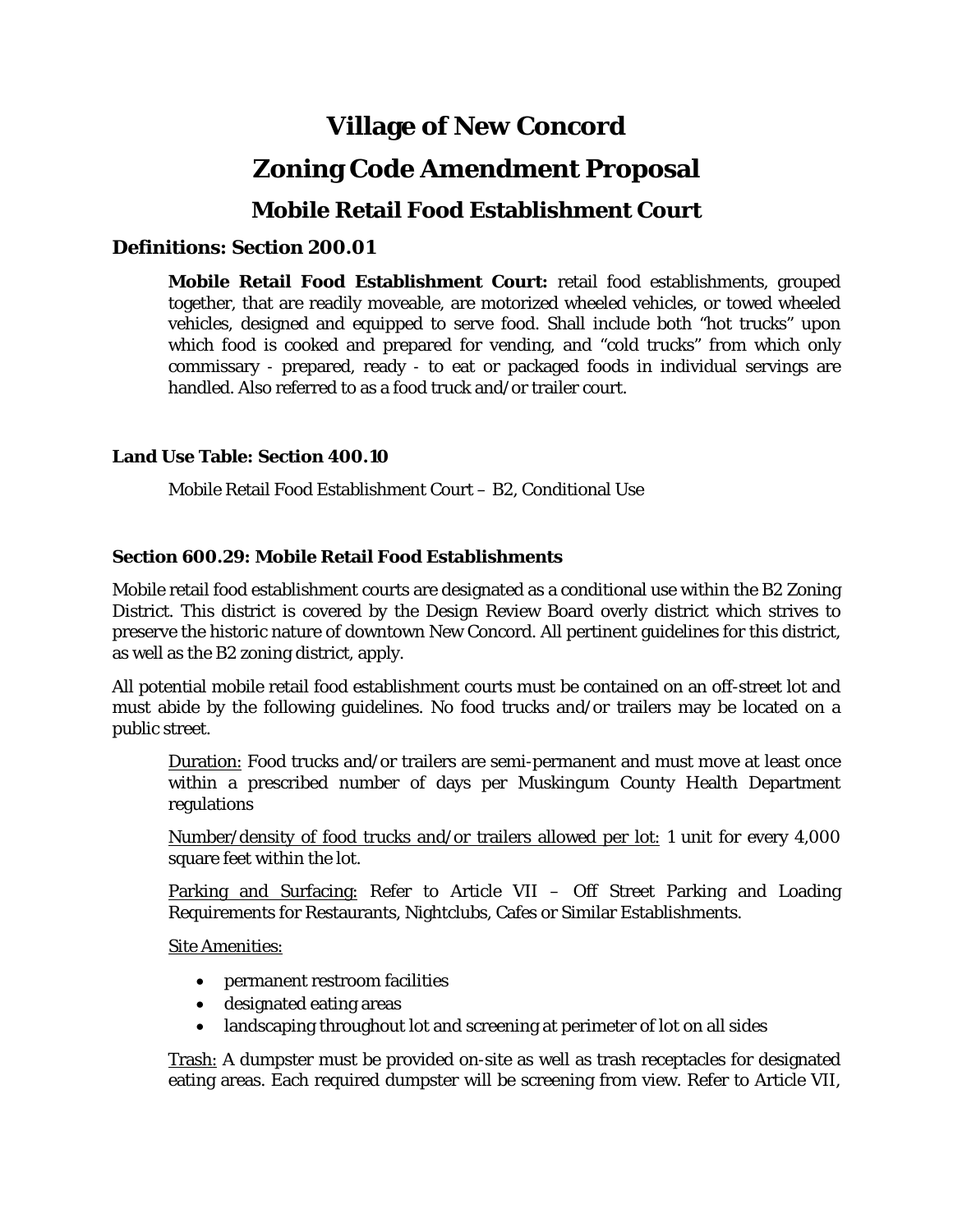Section 700.07 for additional information regarding dumpster and waste receptacle screening.

Lighting: Appropriate lighting is required for Mobile Retail Food Establishment Courts during non-daylight hours of operation. Refer to Article VII, Section 700.10 for additional information.

Signage: Food Trucks and/or Trailers are used not only for food preparation, storage and sale but for advertisement as well. Where applicable the Design Review Board shall review and approve of signage/advertisement on any new food truck and/or trailer. A new food truck and/or trailer refers to a new design for the unit and/or a new food offering.

A mobile retail food establishment court mayprovide one (1) freestanding sign for the entire lot so as to guide potential customers to the court. For each food truck and/or trailer located within the mobile retail food establishment court the area of signage on the unit shall be as follows, or less:

- 30% of each "long" side of the unit may be covered in signage for the particular food offering of that unit.
- 15% of each "short" side of the unit may be covered in signage for the particular food offering of that unit.

Refer to Article IX – Signs and Outdoor Advertising Structures, Mobile Retail Food Establishment Court for additional details.

Food Preparation: All food preparations and equipment used in food preparation must be approved by the Muskingum County Health Department before the Village of New Concord will allow the food truck and/or trailer to operate within the Village.

Section 600.30 – Owner Responsibility in the event of a Cease of Operation

Should an owner of a Mobile Retail Food Establishment Court cease operations the owner is responsible for removing all trucks/trailers and freestanding signs from the lot. The lot shall be secured properly by the owner and the owner shall maintain the lot to the Village's standards until ownership changes. Three months of consecutive nonoperation constitutes a "cease of operation".

Section 600.31 – Planned/Necessary Interruptions in Operations

The owner of a Mobile Retail Food Establishment Court shall contact the Village Zoning Officer in the event of a planned or necessary interruption in operations. This interruption must be temporary in nature and the owner shall continue all lot maintenance as required per the Village's standards.

Section 600.32 – Food Truck/Trailer Maintenance

Each unit, truck or trailer, shall be maintained to an acceptable aesthetic, cleanliness, and functionality level by the owner of a Mobile Retail Food Establishment Court. Units will be rust free, in good working order, have a clean appearance, and display Village approved & maintained signage/paint/graphics.

Section 600.33 - Approval Process